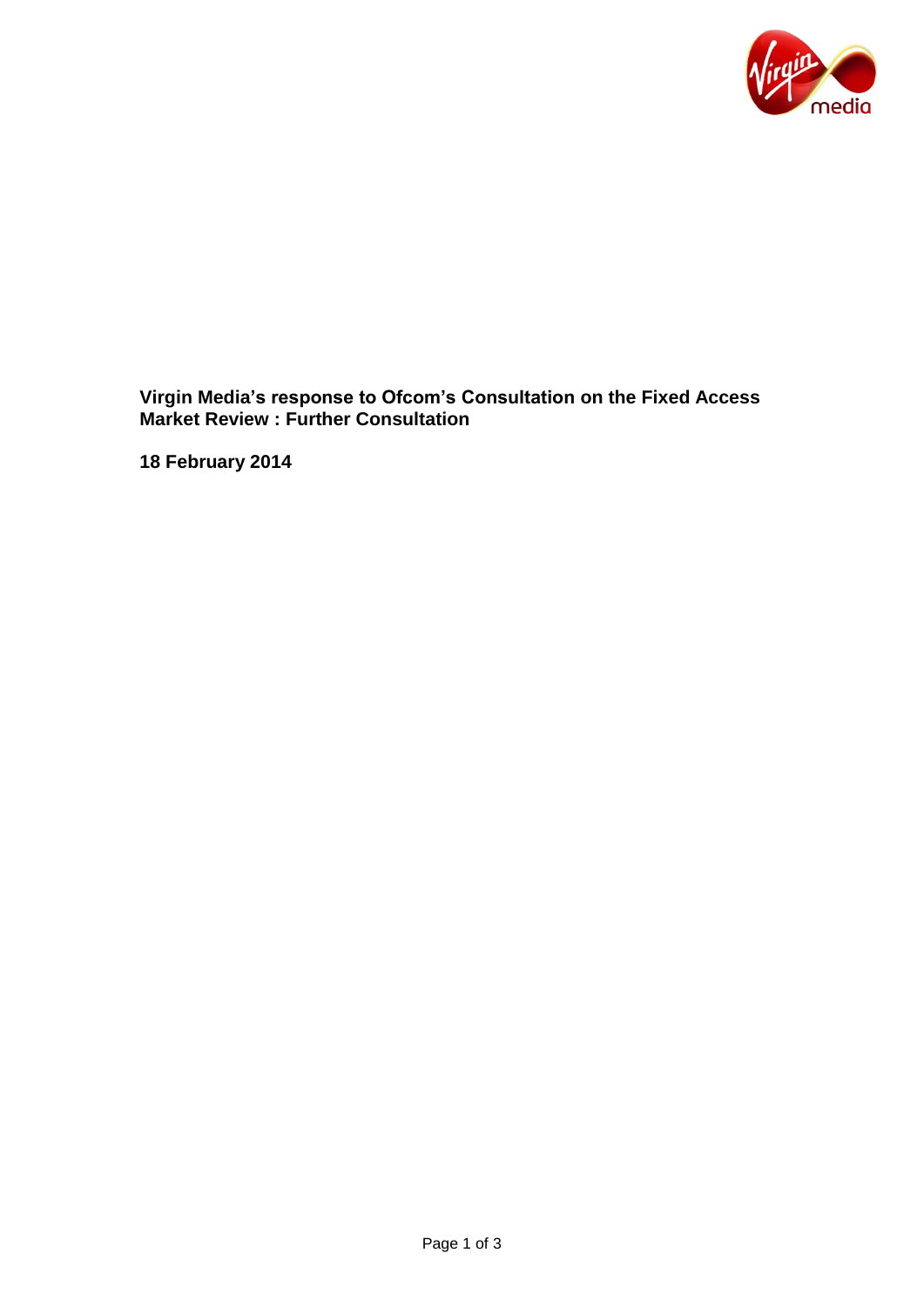

## **Introduction**

Virgin Media is pleased to respond to this further consultation on the Fixed Access Market reviews. We have set out our views in relation to the revised proposals in relation to notice periods and VULA margin below. We have no additional comments to make in relation to the proposed regulation on TRC/SFI charges.

Virgin Media recognise that in relation to both notice periods and the VULA margin that a balance needs to be struck in focussing narrowly on new proposals, whilst fully considering the relevant issues that underpin those proposals. However, Virgin Media is concerned that in relation to this consultation, the consideration of relevant issues has been sacrificed in favour of publication of a short consultation. Relevant comments made in response to the July Consultation appear not to have been considered in making revisions to the original proposals, and therefore the basis upon which questions are asked in the context of this consultation is undermined.

Clearly, the nature of this consultation cannot be changed, but it is vital that, when considering the appropriate way to regulate these markets, Ofcom, in preparing its final statement in this review, fully takes account of not only direct responses to proposals made in this further consultation, but also considers the appropriateness of these further proposals in light of all the submissions made by stakeholders in the review as a whole.

## **Response to Questions**

*3.1 Do you agree with our proposal to reduce from 90 days to 28 days the notification period that BT and KCOM are required to give in respect of reductions to the WLR rental charge? Please provide reasons in support of your views.*

Virgin Media understand that this revised proposal is made in response to comments from BT and EE in relation to the lack of consistency between the proposed regulatory treatment of WLA and WLR price reductions.

Virgin Media would agree that a consistent approach should be maintained, as this supports the underlying objective of Ofcom to maintain a level playing field between CPs utilising MPF and those utilising WLR+SMPF. However, the justification fails to consider whether the original proposal was appropriate in the first place. Ofcom proposed in July 2013 to make an adjustment to the notification period for WLA price reductions. Virgin Media responded to question 10.10 of that consultation to highlight the potential disruptive effects to industry and the lack of real explanation to justify the proposed change to notification regime, especially in light of views supportive of retaining the 90 day period.

In making this revised proposal Ofcom appears not to have considered whether the issue of a shorter period is appropriate. There were three clear options to be considered by Ofcom in seeking to address the comments from stakeholders on the asymmetry of approach as between MPF and WLR:

- 1. Align both notice periods at 28 days;
- 2. Align both notice periods at 90 days; and
- 3. Justify asymmetric treatment of the notice periods.